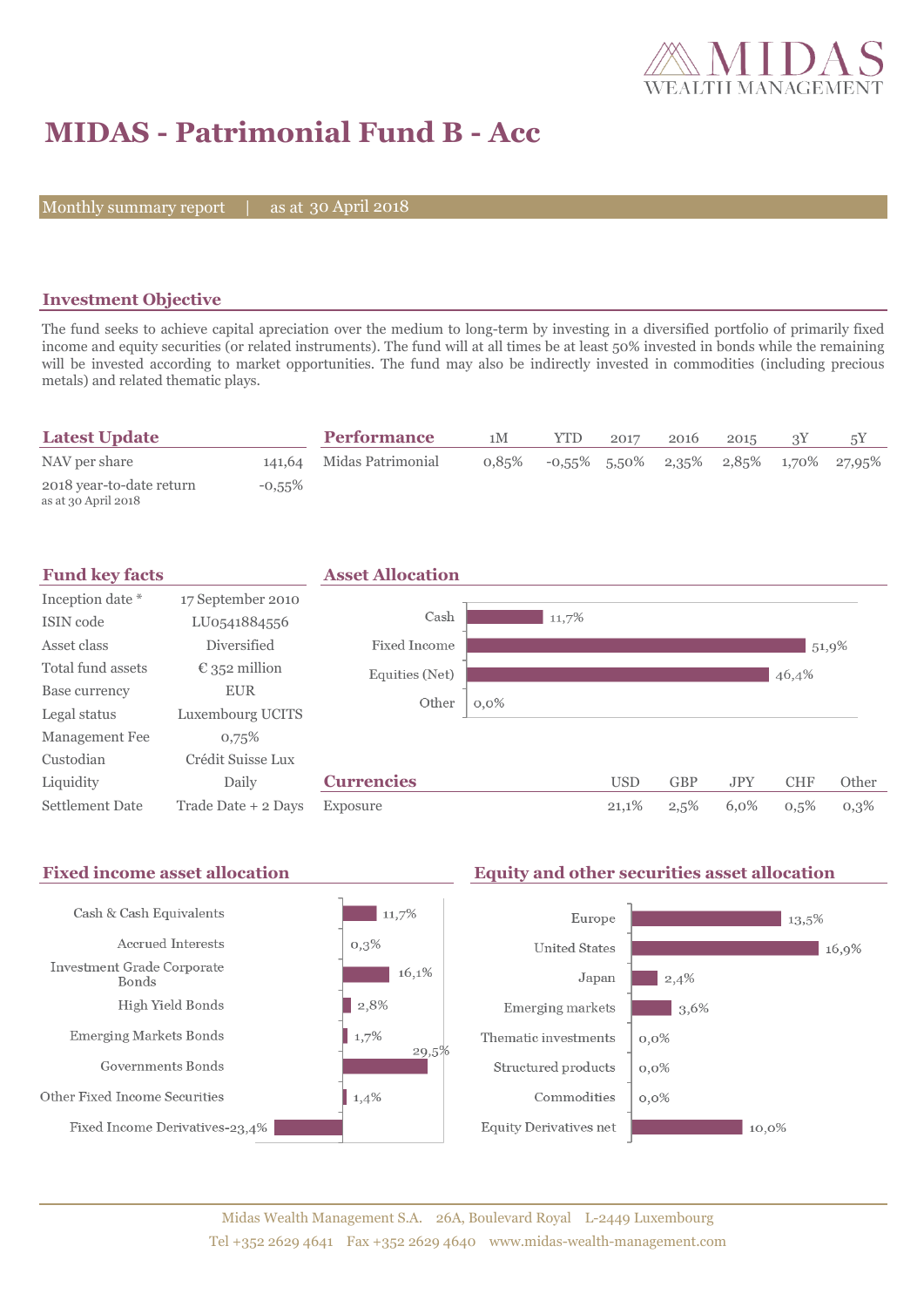

# **MIDAS - Patrimonial Fund B - Acc**

Monthly summary report | as at 30 April 2018

| Top 10 fixed income holdings         |         | Rating     | Weight  | <b>Fixed income rating breakdown</b> |  |  |
|--------------------------------------|---------|------------|---------|--------------------------------------|--|--|
| DEUTSCHLAND REP : DBR 0 1/2 08/15/27 | 0,5%    | <b>AAA</b> | 5,4%    |                                      |  |  |
| BTPS: BTPS 1.45 11/15/24             | $1,1\%$ | <b>BBB</b> | 3,3%    | AAA<br>13,9%                         |  |  |
| FRANCE O.A.T.: FRTR 0 1/2 05/25/25   | 0,4%    | AA         | 3,1%    | AA<br>11,7%                          |  |  |
| BTPS: BTPS 2 02/01/28                | 1,8%    | <b>BBB</b> | 2,9%    | 1,8%<br>A                            |  |  |
| BTPS: BTPS 0.9 08/01/22              | 0,4%    | <b>BBB</b> | 2,7%    | <b>BBB</b><br>39,2%                  |  |  |
| AGENCE FRANCAISE : AGFRNC 0 1/8 11/1 | $0,3\%$ | AA         | $2,0\%$ | <b>BB</b><br>5,4%                    |  |  |
| SPANISH GOV'T: SPGB 0.45 10/31/22    | $0,2\%$ | <b>BBB</b> | 1,9%    | B<br>5,9%                            |  |  |
| GAZPROMBANK: GPBRU 3.984 10/30/18    | $1,9\%$ | $BB+$      | 1,7%    | <b>CCC</b><br>$0,0\%$                |  |  |
| SPANISH GOV'T: SPGB 1.6 04/30/25     | 0,8%    | <b>BBB</b> | 1,6%    | <b>NR</b>                            |  |  |
| AROUNDTOWN SA: ARNDTN 11/2 07/15/    | $1,5\%$ | $BBB+$     | 1,4%    | 22,0%                                |  |  |
|                                      |         |            |         |                                      |  |  |

| Top 10 equity holdings         | Sector                     | Weight  | <b>Equity sector breakdown</b>        |                                 |
|--------------------------------|----------------------------|---------|---------------------------------------|---------------------------------|
| ALIBABA GROUP HOLDING-SP ADR   | Information Technolog      | 0,9%    | <b>Consumer Discretionary</b>         | 12,9%                           |
| <b>JPMORGAN CHASE &amp; CO</b> | Financials                 | $0,9\%$ | Consumer Staples                      | 9,8%                            |
| <b>BANK OF AMERICA CORP</b>    | Financials                 | 0,7%    | Energy                                | $6.0\%$                         |
| ESTEE LAUDER COMPANIES-CL A    | <b>Consumer Staples</b>    | 0,7%    | Financials                            | 17,6%                           |
| <b>TOTAL SA</b>                | Energy                     | 0,7%    | Health Care                           | 13,1%                           |
| ALPHABET INC-CL A              | Information Technolog 0,7% |         | Information Technology                | 19,1%                           |
| <b>MICROSOFT CORP</b>          | Information Technolog 0,7% |         | Industrials<br>Materials              | $11,0\%$<br>$\blacksquare$ 5.8% |
| <b>BROADCOM INC</b>            | Information Technolog 0.7% |         | Telecommunication $\blacksquare$ 1,5% |                                 |
| AMAZON.COM INC                 | Consumer Discretionar 0,7% |         | Utilities                             | $\blacksquare$ 1,1%             |
| <b>SAFRAN SA</b>               | Industrials                | 0,7%    | Real Estate                           | $2,2\%$                         |

### **Top 5 funds and other holdings**

| Nordea Stable Emerging Markets Equity Fund | 2,8% |
|--------------------------------------------|------|
| La Francaise Sub Debt                      | 2,5% |
| Amundi Japan TOPIX ETF                     | 2,4% |
| <b>MM</b> Convertible Europe               | 1.4% |